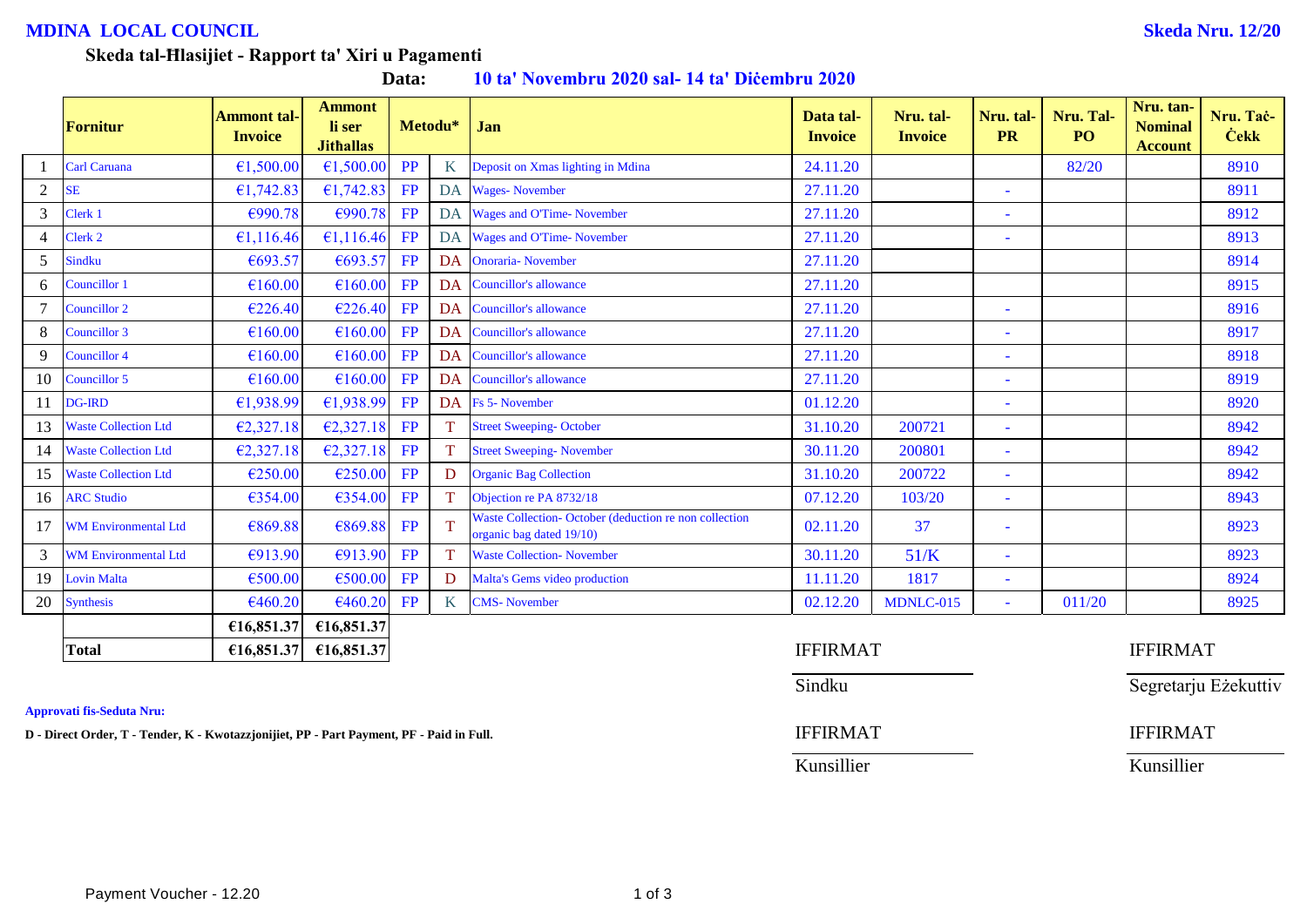## **MDINA LOCAL COUNCIL Skeda Nru. 12/20**

# **Skeda tal-Ħlasijiet - Rapport ta' Xiri u Pagamenti**

**Data: 10 ta' Novembru 2020 sal- 14 ta' Diċembru 2020**

|    | Fornitur               | <b>Ammont tal-</b><br><b>Invoice</b> | tiffranka  |    | Metodu*         | Deskrizzjoni                      | Data tal-<br><b>Invoice</b> | Nru. tal-<br><b>Invoice</b> | Nru. tal-<br><b>PR</b> | Nru. Tal-<br>PO <sub>1</sub> | Nru. tan-<br><b>Nominal</b><br><b>Account</b> | Nru. Tač-<br><b>Cekk</b> |
|----|------------------------|--------------------------------------|------------|----|-----------------|-----------------------------------|-----------------------------|-----------------------------|------------------------|------------------------------|-----------------------------------------------|--------------------------|
| 21 | GO                     | €20.85                               | €20.85     | FP |                 | DA Call charges                   | 03.11.20                    | 71311235                    |                        |                              |                                               | 8926                     |
| 22 | GO                     | €80.87                               | €80.87     | FP |                 | DA Call charges                   | 03.11.20                    | 71311045                    |                        |                              |                                               | 8927                     |
| 23 | Floorpul               | €66.96                               | €66.96     | FP | D               | <b>Cleaning services- October</b> | 17.11.20                    | <b>MDN/20/10</b>            |                        |                              |                                               | 8928                     |
| 24 | Penuel                 | €51.10                               | E51.10     | FP | D               | <b>Bulbs</b>                      | 02.12.20                    | 3730                        |                        | 80/20                        |                                               | 8929                     |
| 25 | Melita                 | €36.50                               | €36.50     | FP | D               | <b>ANPR</b> Internet              | 01.11.20                    | 110539756                   |                        |                              |                                               | 8930                     |
| 26 | <b>Charles Mifsud</b>  | €2,595.12                            | €2,595.12  | FP | T.              | P & G- November                   | 25.11.20                    | 1775                        |                        |                              |                                               | 8931                     |
| 27 | <b>WasteServ</b>       | €131.22                              | €131.22    | FP | <b>DA</b>       | <b>Tipping fees</b>               | 16.11.20                    | 98867                       |                        |                              |                                               | 8932                     |
| 28 | Mario Cini             | €246.00                              | €246.00    | FP | D               | Maintenance works in Mdina        | 30.11.20                    | 115                         |                        | 72/20                        |                                               | 8933                     |
| 29 | Intercomp              | €69.62                               | €69.62     | FP | K               | <b>Leasing photocopier</b>        | 30.11.20                    | 399568                      |                        |                              |                                               | 8934                     |
| 30 | P & J Electrical       | €58.30                               | €58.30     | FP | D               | <b>Bulbs</b>                      | 18.11.20                    | 20232                       |                        |                              |                                               | 8935                     |
| 31 | <b>KVH Computers</b>   | €789.40                              | €789.40    | FP | D               | Printer ink cartridges            | 20.11.20                    | 31256                       |                        | 76/20                        |                                               | 8936                     |
| 32 | <b>Advantage Print</b> | €393.75                              | €393.75    | FP | D               | <b>Car Permits Mdina Printing</b> | 01.11.20                    | 1148                        |                        | 69/20                        |                                               | 8937                     |
| 33 | <b>Keen For Green</b>  | €63.00                               | €63.00     | FP | D               | Parker Tomba area                 | 19.11.20                    | 19112020                    |                        |                              |                                               | 8938                     |
| 34 | Koptasin               | €536.85                              | €536.85    | FP | D               | <b>Road Markings</b>              | 12.11.20                    | 27062                       |                        | 74/20                        |                                               | 8939                     |
| 35 | Koptasin               | €131.94                              | €131.94    | FP | D               | <b>Traffic Signs</b>              | 12.11.20                    | 27063                       |                        | 74/20                        |                                               | 8939                     |
| 36 | <b>Jason Gauci</b>     | € $63.72$                            | € $63.72$  | FP | D               | Haystags for crib                 | 23.11.20                    | 41                          |                        | 78/20                        |                                               | 8940                     |
| 37 | <b>Ta' Gulinu</b>      | €25.00                               | E25.00     | FP | D               | <b>Fan Heater</b>                 | 24.11.20                    | 7728                        |                        | 81/20                        |                                               | 8941                     |
| 38 | <b>DOI</b>             | €45.00                               | €45.00     | FP | DA              | <b>Advert Gov. Gazz</b>           | 26.11.20                    |                             |                        |                              |                                               | 8921                     |
| 39 | <b>DOI</b>             | €10.00                               | €10.00     | FP | DA              | <b>Advert Gov. Gazz</b>           | 09.12.20                    |                             |                        |                              |                                               | 8922                     |
| 40 | Intercomp              | €69.62                               | €69.62     | FP | $K_{\parallel}$ | <b>Photocopier Leasing</b>        | 30.09.19                    | 341946                      |                        |                              |                                               | 8944                     |
|    | Sub Total c/f          | €5,484.82                            | €5,484.82  |    |                 |                                   |                             |                             |                        |                              |                                               |                          |
|    | Sub Total b/f          | €16,851.37                           | €16,851.37 |    |                 |                                   |                             |                             |                        |                              |                                               |                          |
|    | <b>Total</b>           | E22,336.19                           | E22,336.19 |    |                 |                                   | <b>IFFIRMAT</b>             |                             |                        |                              | <b>IFFIRMAT</b>                               |                          |

**Approvati fis-Seduta Nru:**

**D** - Direct Order, T - Tender, K - Kwotazzjonijiet, PP - Part Payment, PF - Paid in Full. **IFFIRMAT** IFFIRMAT

Sindku Sindku Segretarju Eżekuttiv

Kunsillier Kunsillier